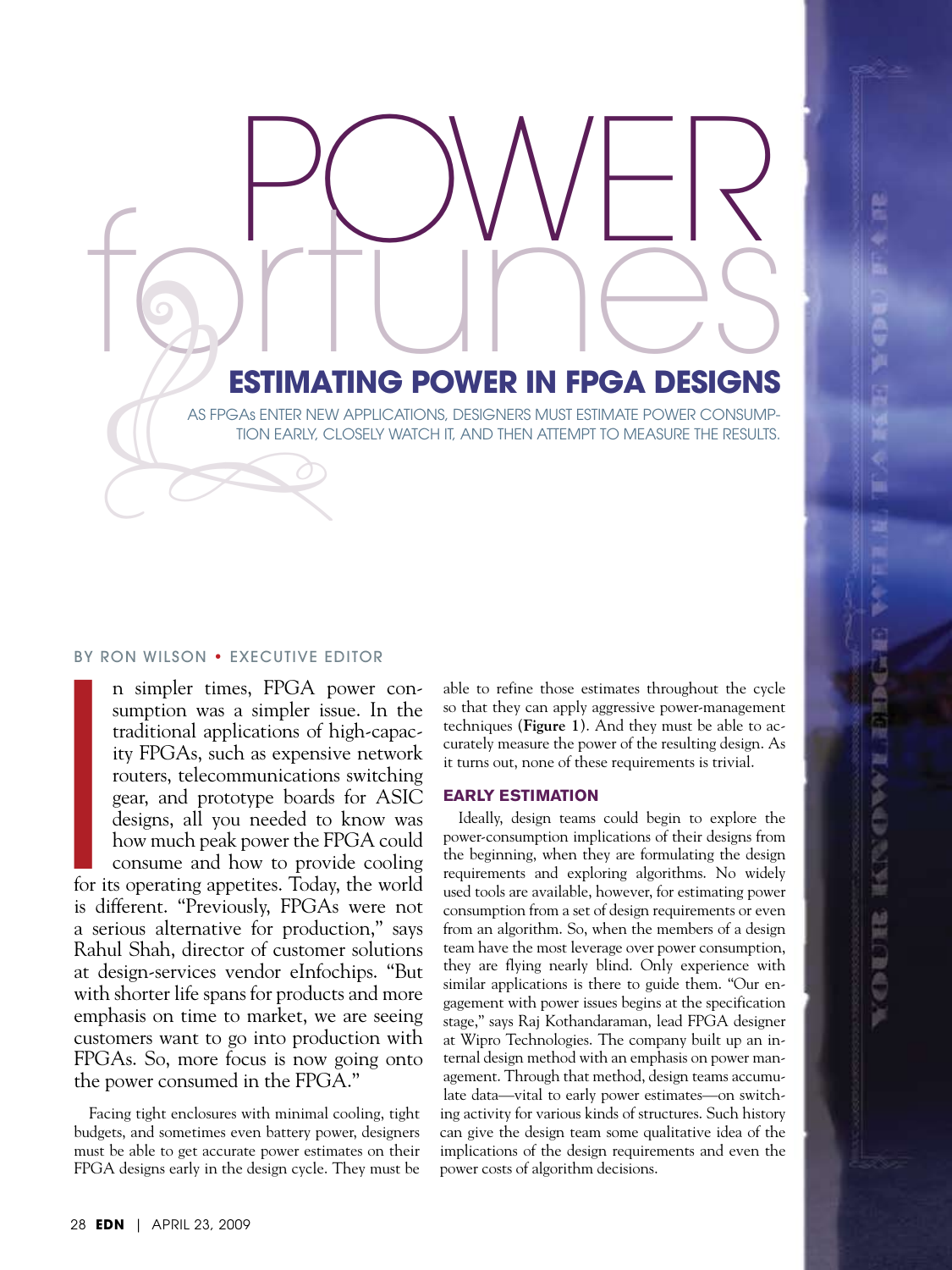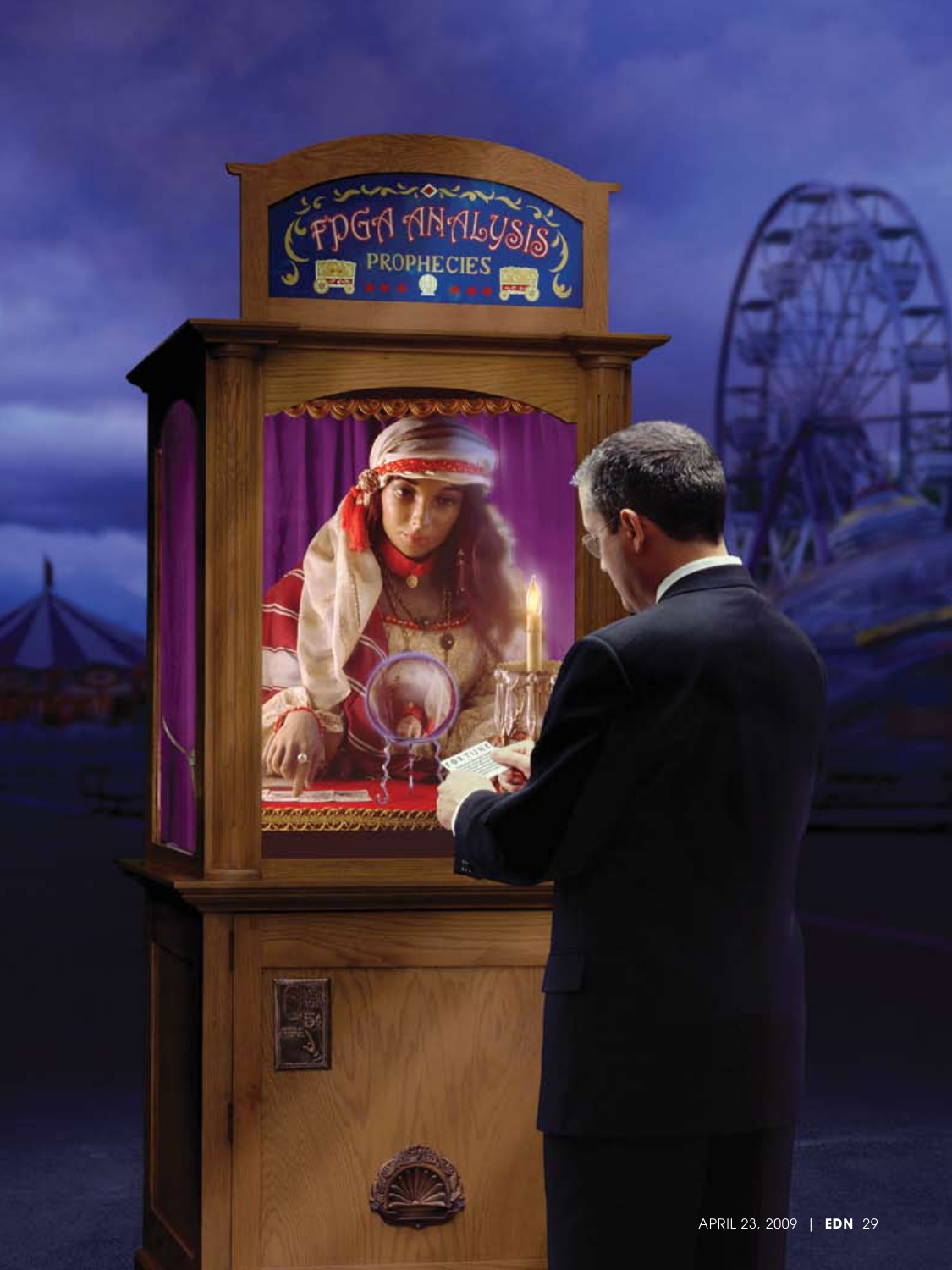

Shah describes a similar dependence on experience. "You define the power budget early, considering things you can know early, such as voltage levels, inputdata characteristics, and the major functional blocks in the proposed system," he says. "Often, we will look at static power first since it is less sensitive to detailed information that we won't have early in the design. Then, as we understand more about the design, we will begin estimating dynamic power, and, finally, we will begin to estimate the impact of power-saving strategies. There are no formal tools for this estimation process. So we have to rely on data-sheet information, spreadsheets, and our own experience with FPGAs."

These early estimates are necessarily vague because much of the information necessary for an accurate estimate—detailed toggle-rate information, actual data flows, routing loads, and power-management features, for instance—doesn't yet exist. But it is still necessary to have a conservative estimate of the final system. Mike Morgan, principal design engineer at design shop North Pole Engineering, points out that the customer's decision to use an FPGA in the first place often results from a tight design schedule. That same pressure demands that the board design start concurrently with the FPGA design. And the board design, early on, needs estimated power. "In general, when I start a PCB [printed-circuit-board] design centered around a Xilinx device, I conservatively estimate power consump**AT A GLAN CE P** FPGAs are entering power-critical applications. Tools for early power estimation are surprisingly accurate. Power-analysis tools add a lot,

but they depend on your knowledge of the application.

Measuring FPGA power can be devilishly difficult.

tion and design or specify power supplies, distribution, and heat dissipation based on this [estimation]," he says.

## **Refining the estimates**

As the design progresses from algorithms through definition of blocks and on to the beginnings of implementation, the design team gets more specific data about signals, toggle rates, and the structure of the blocks. At this point, still long before freezing the RTL (register-transfer-level) logic, design teams begin to use vendor-supplied power-estimation tools to improve the accuracy of their power estimates. "Tools from the FPGA vendor—typically, Excel spreadsheets—become important," Kothandaraman says. These tools can absorb huge amounts of information about the design. For example, Ian Milton, a member of the technical staff at Altera, says that the company's Early Power Estimator allows designers to enter activity levels on registers, clock frequencies, enable-pin



Figure 1 Through the design flow, designers refine their estimates of FPGA power consumption.

duty cycles, block-RAM configurations, read/write duty cycles, statistical characteristics of input signals, estimates of the number of logic elements in a block, and so on.

For the most part, vendors have designed these spreadsheets so that design teams can enter architectural information early, leave many of the inputs at default settings, and get a crude estimate of power. As the team learns more about the design, they can replace more of the defaults with design data, refining the power estimate. "We try to encourage people to use the default settings early on," Milton says. The reason for relying on the defaults is that the vendors have built what amount to intelligent systems into those default settings, deriving defaults from actual measurements of large numbers of designs. For example, Altera's tool estimates how many of the nets in a design will have critical timing and how many will have timing slack and, employing that estimate, determines how many logic cells will be in high-performance mode and how many will be in low-leakage mode.

Even with the defaults, though, the design team still has to understand a great deal about the behavior—rather than the implementation—of the design to get the best estimate. "We look at input-data patterns," says eInfochips' Shah. "From there, we look at clocktree power. Then, we ask whether the inputs are going into a datapath or a control path and try to understand what that [placement] implies about the activity levels inside. There are no predefined calculations that will tell you these things. You have to rely on experience and methodology. You try to institutionalize the knowledge you gain from each new design by creating templates and processes. Unfortunately, the vendors have not defined a clear methodology for doing a power-aware design, so every design team around the world is doing this job in its own way."

Wipro's Kothandaraman agrees that one of the most powerful weapons for using the early-estimate spreadsheets is experience. "For instance, we have estimates for I/O activity based on previous designs in the same application area," he says. "That [information] is a great help in estimating the final power."

The accuracy of these early estimates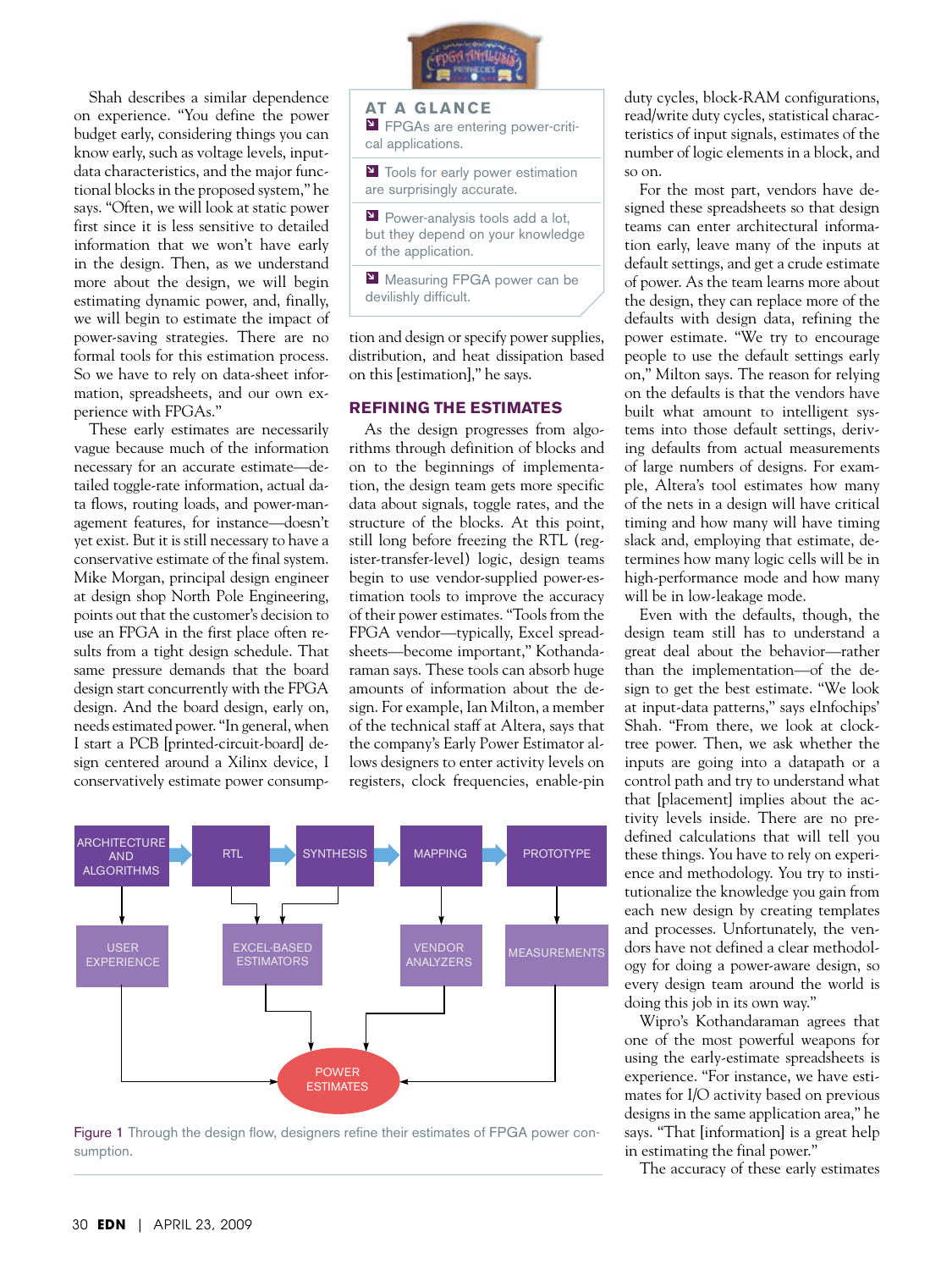

Figure 2 Development boards, like this one from Lattice Semiconductor, often provide low-impedance access points for monitoring current on the FPGA's supply rails.

is an interesting issue. "These tools have really improved recently," Kothandaraman says. "Years ago, there were lots of correlation problems with the tool results. But today, you can expect your early estimates to be within 20 or 30% of the final power consumption."

Shah agrees. "Vendors are becoming more sensitive to power issues," he says. "They are providing more accurate models and more Webinars on how to use the tools; this estimation process was not so accurate before."

But Kothandaraman warns that the design process has a way of undermining its own power estimates. "As we go along, we tend to add more logic to the design," he says. "That [tendency] kills our early power estimates."

As the tools improve, the problems are getting more complex. A modern FPGA has multiple power rails, including core, auxiliary, I/O, and analog rails. All these rails are important in the analysis of parts, according to Jatinder Singh, an application engineer at Lattice Semiconductor. Each of these rails may be operating at a different voltage, and there may be two or more I/O voltages. Some devices may have separate core-power rails that you can shut down independently, and each of these power rails may respond to a different measure of activity. So the early-estimate spreadsheets must be explicit about separating activity in the logic fabric from I/O activity, monitoring SERDES (serializer/deserializer) activity as a separate issue, and so on. Further, the growing plethora of embedded functions in modern FPGAs adds complications. Estimates must encompass the configuration of and activity on DSP blocks and block RAMs, for instance.

## **Final estimates**

As the design team creates RTL logic, the inputs to the spreadsheet estimators can become more precise. Once there is enough logic to perform simulation, however, a new category of vendor tool becomes available: the power analyzer.

These tools work in a fundamentally different way from spreadsheet estimators. "Once you have good RTL, you can synthesize and map the design," says Altera's Milton. "Then, you can run a simulation and extract a value-change dump. This [step] will provide actual toggle rates on every node in a block." A power analyzer reads this data, combines it with the mapping files that indicate the actual LUT (look-up-table) and routing-segment configuration at each node, and produces power calculations that, in principle, are as accurate as the vendor's device models. "The tools know things the customer couldn't know, such as the actual wire segments the mapping tool used to connect two logic elements," Milton says. "And the tools understand the differences between FPGAs and ASICs. For example, in an ASIC, if you have an AND gate with one input low, there is no significant activity in the gate; the output is low. But, in an FPGA, the output buffer will stay low, but there is significant power-consuming activity within the LUT. Every change in the active input is causing, in effect, a read cycle in a little RAM."

Power analyzers should be the last word in estimating the power consumption of an FPGA design. Accuracy is a two-edged sword, however. If you put in the wrong input data, you get precisely wrong results. One problem is trying to employ too precise a tool too early, according to eInfochips' Shah. "Don't update your power estimates with incomplete RTL," he says. "That remaining few [percentage points] of the RTL may turn out to consume 30% of the power."

Also, Shah warns that seemingly small changes to the RTL can make big changes in power consumption. "FPGA mapping is not as deterministic as ASIC layout," he says. "Routing depends on the remaining resources in the device. If you are filling up the FPGA, you may find that LUTs that are connected to each other are nowhere near adjacent to each other." Increased distance would increase power dissipation for each toggle of signals passing between the LUTs.

Wipro's Kothandaraman also counsels caution. "The power-analyzer tools do not always improve our understanding of the power consumption of our design," he says. "Partly, this [drawback] is because we keep adding logic until late in the design. Also, the tools don't always do the most powerful job of processing the simulation dumps. And the value of the predictions depends on the value of the simulation scenarios you choose to run. But there are many operating modes in a modern FPGA design.

Power analyzers should be the last word in estimating the power consumption of an FPGA design.